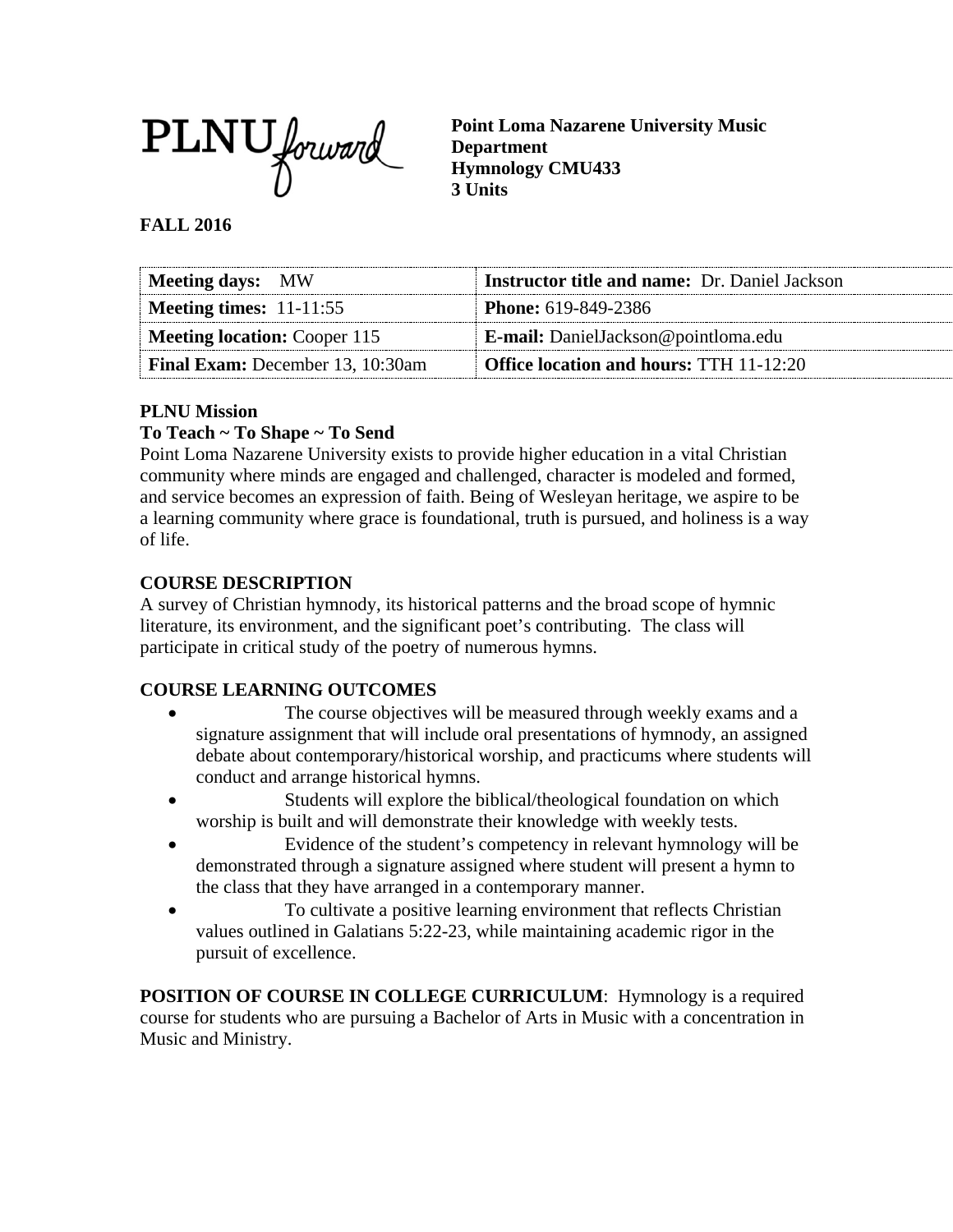## **COURSE OBJECTIVES:**

- To cultivate a deep respect for the historical significance of the greatest hymns, authors and composers from the past to the present.
- To understand the historical, religious and social environment out of which hymns were conceived.
- To provide creative options of incorporating hymns in a contemporary worship service.

## **COURSE CREDIT HOUR INFORMATION**

In the interest of providing sufficient time to accomplish the stated Course Learning Outcomes, this class meets the PLNU credit hour policy for a 2 unit class delivered over 5 weeks. Specific details about how the class meets the credit hour requirement can be provided upon request.

## **REQUIRED TEXTS AND RECOMMENDED STUDY RESOURCES**

**TEXTS:** Sing with Understanding, Harry Eskew, Hugh McElvath 101 Hymn Stories, Kenneth Osbeck Extravagant Worship, Darlene Zcheck

## **METHODS USED IN THE COURSE**:

Students will learn though lectures, practical projects, written assignments, discussion, networking, debate, and tutoring in the area of conducting skills in corporate worship.

#### **PROJECTS AND ACTIVITIES:**

- Conduct a hymn of your choice.
- Conduct a hymn and inspire the class by explaining the historical background of the poetry.
- Lead the class in a contemporary setting of a hymn.
- Fuse a hymn and chorus together and minister your arrangement to the class. You will need to provide instrumental accompaniment.
- Prepare a project with your debate partners on one of the following subjects:
	- 1. Why churches should or should not include hymns in a  $21<sup>st</sup>$  century worship service
	- 2. Why churches should or should not have separate traditional and contemporary services
		- a. All comments should be supported with data from at least three sources (books, periodicals, internet, etc.) with a minimum of ten references.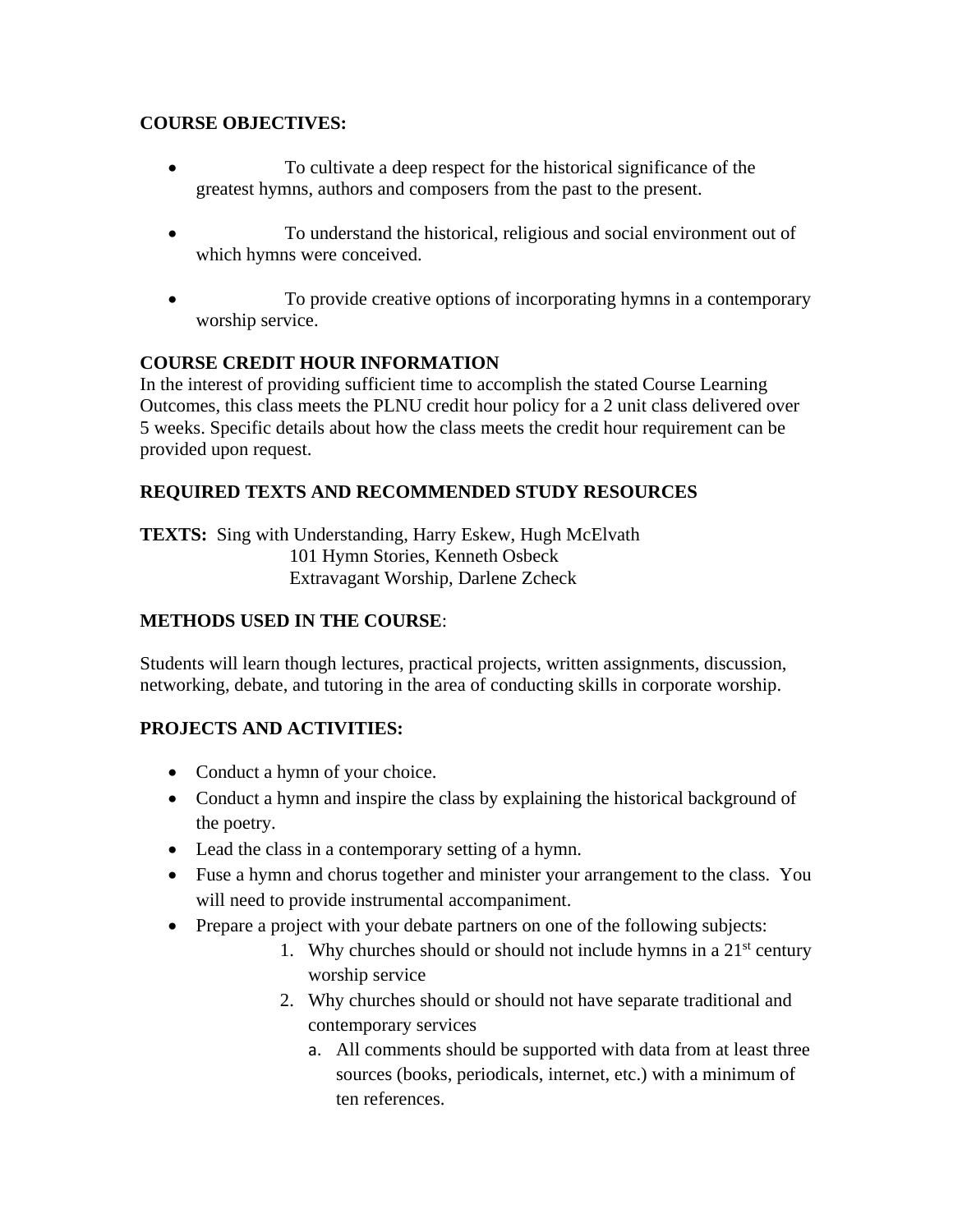- b. Fellow students will be on the opposite view of the presenters
- c. Each group will have a maximum of 15 minutes to make their case and all members of each group must have equal time for the presentation of their case.
- d. At the conclusion of each presentation fellow classmates will have five minutes to rebut.
- 3. The bibliography/works consulted will be turned into Dr. Dan Jackson on the day of their debate which will also include an outline of the scholarly information presented.
- 4. Students will draw their topic from a hat.
- 5. Each debate team will appoint a captain that will assign various topic of research to support their thesis.
- Students will foster a knowledge and appreciation for hymonody through various group activities through cooperative learning strategies.

# **EVALUATION**:

- A quiz will be given each week covering the required reading and lectures presented by the professor.
- Students are required to read the text. In regard weekly examinations, there is a strong correlation between successful students that have studied the text. Up to 30% of the quizzes are taken directly from the text. Not all questions on the examination will be covered in the lectures.
- Final examination and weekly quizzes
- Preparation of a worship service incorporating hymns and contemporary choruses.
- Students will lead the class in hymns with specific application to a worship setting. (see class projects)
- Participation in various group activities and projects
	- Final grade will be determined by the following:
		- 1. 55% for quizzes
			- 2. 30% for oral presentations
			- 3. 10% for discussion networking assignments
			- 4. 5% for final

# **SPECIAL CONSIDERATION FOR DISABILITY**:

If you need disability-related accommodations in this class, if you have emergency medical information you wish to share with me, or if you need special arrangements in case the building must be evacuated, please inform me immediately. Please see me privately after class or at my office.

**GRADING** Your final grade will be divided in the following manner:

 $94-100% = A$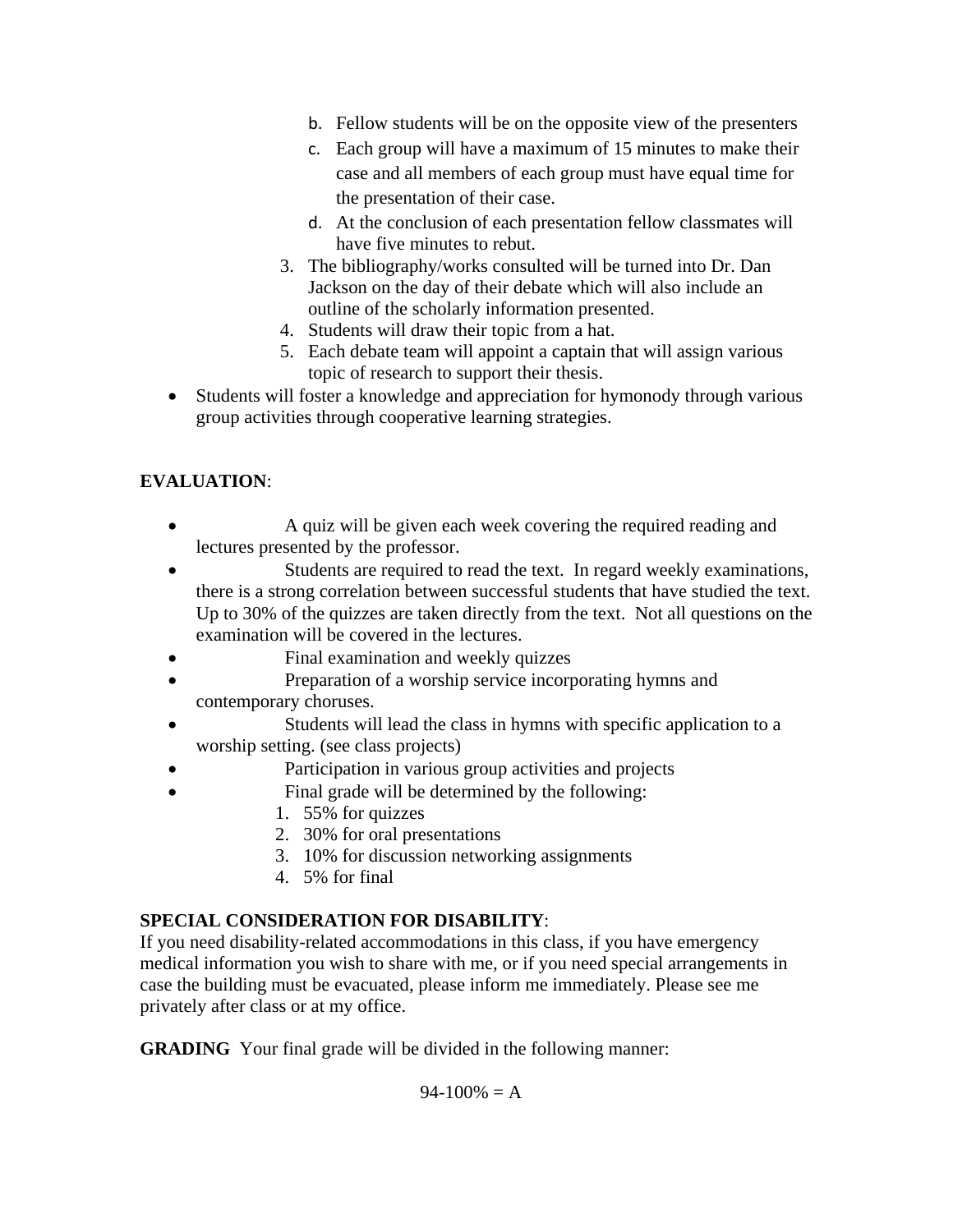$89-93 = A$  $86-88 = B +$  $83-85 = B$  $79-82 = B$  $76-78 = C+$  $73-75 = C$  $69-72 = C$  $66-68 = D+$  $63-65 = D$  $59-62 = D$ 

**ATTENDANCE POLICY**: A students can expect to receive one full grade lower for every two unexcused absences. Unexcused absences might include activities that have been indorsed by the provost and up to two absences due to sickness. A student will be dropped with an "F" grade after four unexcused absences.

**MAKE-UP POLICY**: Students are expected to complete assignments by the projected date. No late work will be accepted and no make-up tests will be allowed; however, the lowest quiz will be subtracted.

**TESTS**: There will be weekly quizzes and a final examination

**INSTRUCTOR AVAILABLITIY**: Students may call or e-mail the Dr. Jackson for a private conference. I also have an open door policy in other words, if you drop by my office and I am available, please come in.

#### **FINAL EXAMINATION POLICY**

Successful completion of this class requires taking the final examination **on its scheduled day**. No requests for early examinations or alternative days will be approved.

**UNAUTHORIZED CELL PHONE USE:** A student's final grade will receive a 4% deduction for EACH unauthorized use of a cell phone.

**INSTRUCTOR AVAILABLITIY**: Students may call or e-mail the Dr. Jackson for a private conference. I also have an open door policy in other words, if you drop by my office and I am available, please come in.

**SPIRITUAL GOALS:** PLNU strives to be a place where you grow as whole persons. To this end we provide resources for our graduate students to encounter God and grow in their Christian faith. At the Mission Valley campus we have an onsite chaplain, Rev. Nancy Pitts who is available during class break times across the week. If students have questions, a desire to meet with Rev Pitts or prayer requests you can contact her directly at [gradchaplainmissionvalley@pointloma.edu.](mailto:gradchaplainmissionvalley@pointloma.edu) [In addition there are resources for your](mailto:gradchaplainmissionvalley@pointloma.edu.%20%20%0dIn%20addition%20there%20are%20resources%20for%20your%20Christian%20faith%20journey%20are%20available%20at%20http://www.pointloma.edu/SpiritualDevelopment/Graduate_Students.htm.%0b)  Christian faith journey available at [http://www.pointloma.edu/experience/faith/graduate](mailto:gradchaplainmissionvalley@pointloma.edu.%20%20%0dIn%20addition%20there%20are%20resources%20for%20your%20Christian%20faith%20journey%20are%20available%20at%20http://www.pointloma.edu/SpiritualDevelopment/Graduate_Students.htm.%0b)[student-spiritual-life](mailto:gradchaplainmissionvalley@pointloma.edu.%20%20%0dIn%20addition%20there%20are%20resources%20for%20your%20Christian%20faith%20journey%20are%20available%20at%20http://www.pointloma.edu/SpiritualDevelopment/Graduate_Students.htm.%0b)